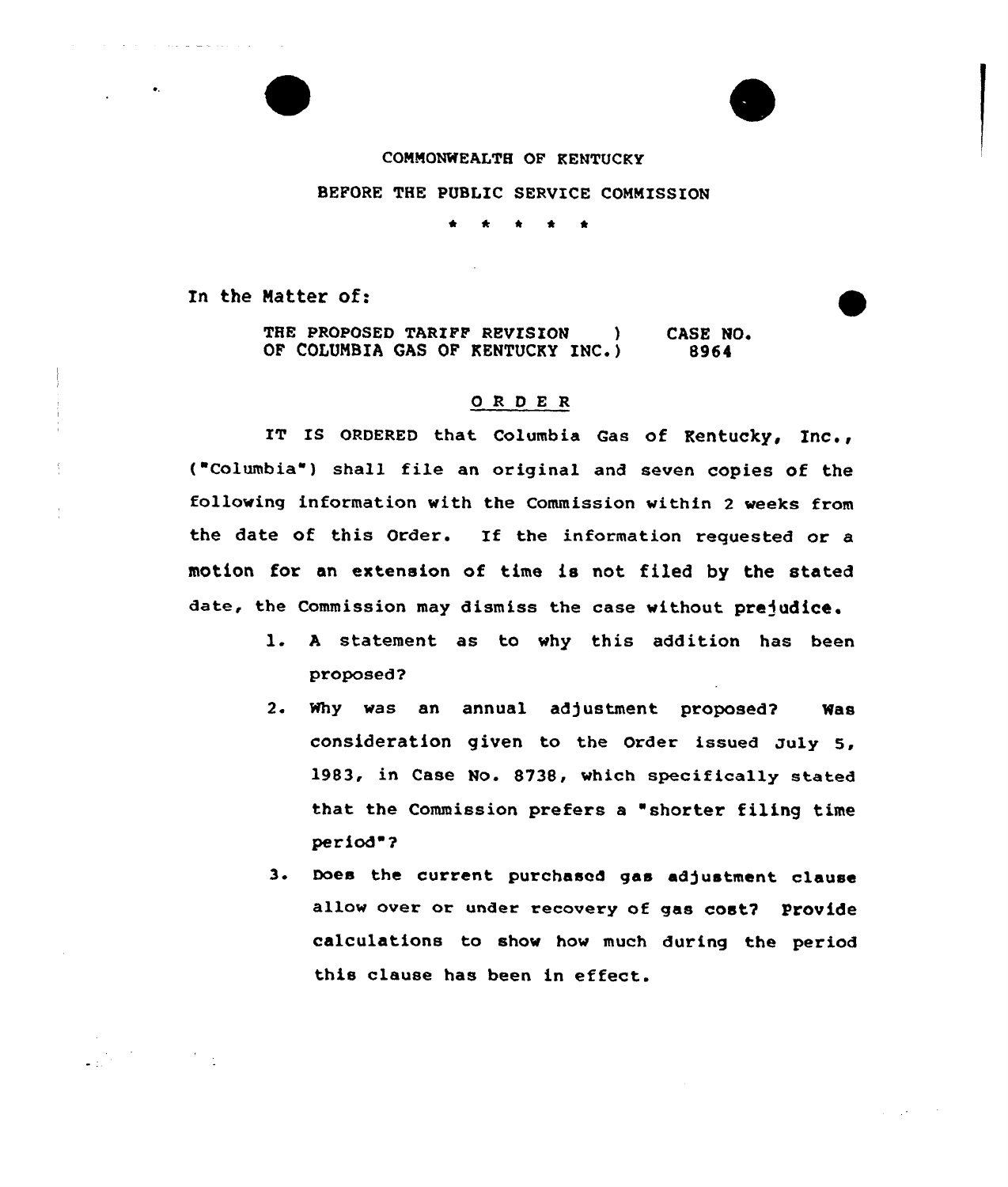

- 5. How will the initial adjustment be CalCulated? Will all past years of PGA operations be included? What will be the immediate impact? Provide calculations using actual historical figures.
- 6. Refer to  $A(1)$ ; How will the "current per Mcf cost of gas purchased embedded in tariff rates" be determined? Provide sample based on actual historical data.
- 7. Refer to A{1) "cost of gas purchased during determination period"; How will this amount be determined? Per books as adjusted? Same as monthly reports filed with the Commission? What is included? Storage2 Prepaid gas? Provide sample calculations based on actual historical data.
- 8. Will the reconciliation of previous years' actual cost adjustment be set out as a separate item. why or why not?
- 9. Why has Columbia proposed to add interest to any under-recovery? Is Columbia aware that the Commission has not allowed this in any other PGA's.